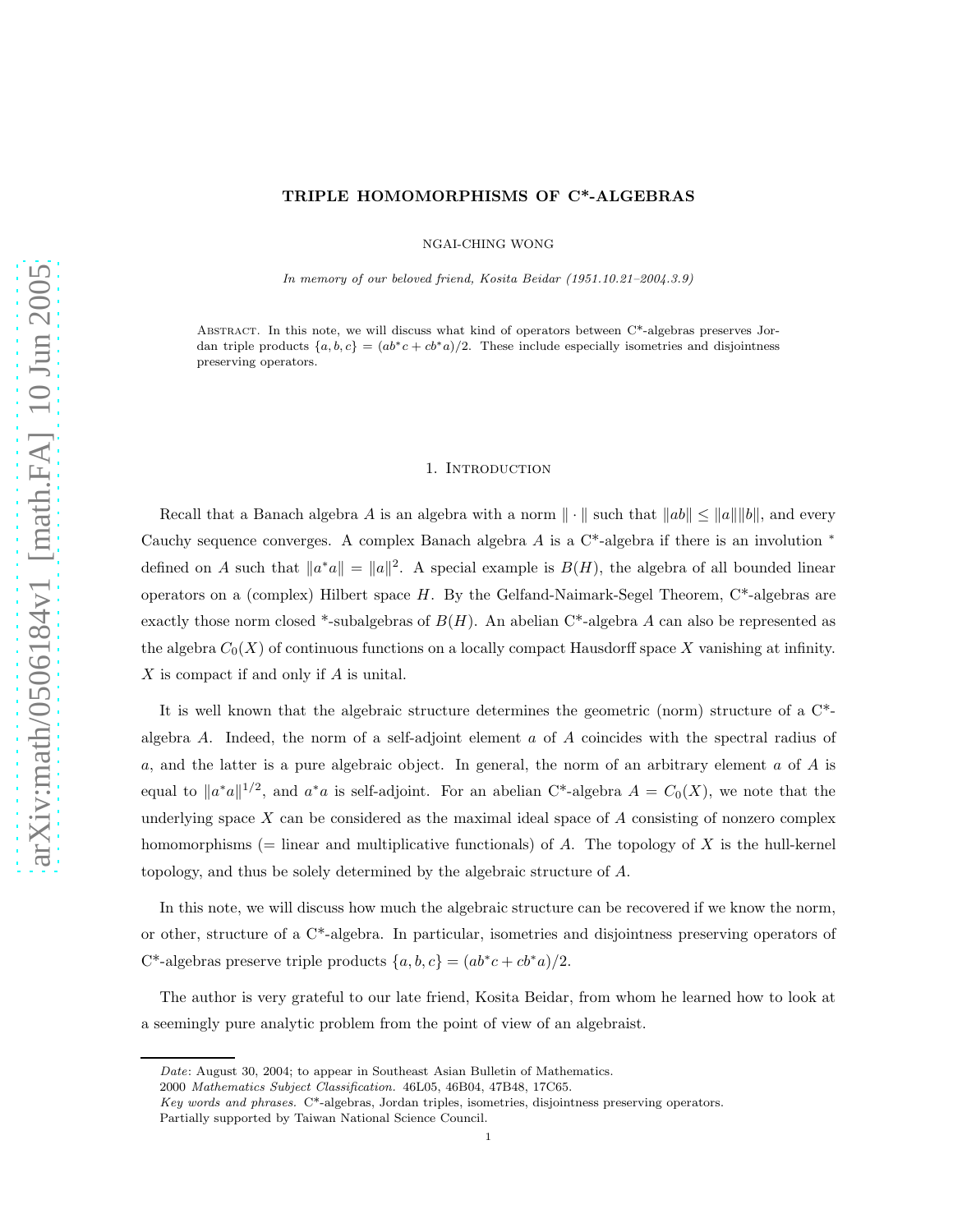### 2 NGAI-CHING WONG

### 2. The geometric structure determines the algebraic structure

Suppose  $T : A \longrightarrow B$  is an isometric linear embedding between C\*-algebras. That is,  $||Tx|| = ||x||$ for all x in A. We are interested in knowing what kind of algebraic structure T inherits from A to its range, which is in general just a Banach subspace of B. We begin with two famous results.

**Theorem 2.1.** (Banach and Stone; see, e.g., [\[6\]](#page-5-0)) Let X and Y be locally compact Hausdorff spaces. Let  $T: C_0(X) \longrightarrow C_0(Y)$  be a surjective linear isometry. Then T is a weighted composition operator

$$
Tf = h \cdot f \circ \varphi, \quad \forall f \in C_0(X),
$$

where h is a continuous scalar function on Y with  $|h(y)| \equiv 1$ , and  $\varphi$  is a homeomorphism from Y onto X. Consequently, two abelian  $C^*$ -algebras are isomorphic as Banach spaces if, and only if, they are isomorphic as <sup>∗</sup> -algebras.

Here is a sketch of the proof. Let  $T^* : M(Y) \longrightarrow M(X)$  be the dual map of T, which is again a surjective linear isometry from the Banach space  $M(Y) = C_0(Y)^*$  of all bounded Radon measures on Y onto that on X. Restricting  $T^*$  to the dual unit balls, which are weak\* compact and convex, we get an affine homeomorphism. Since the nonzero extreme points of the dual unit balls are exactly unimodular scalar multiples of point masses,  $T^*$  sends a point mass  $\delta_y$  to  $\lambda \delta_x$ . Here  $y \in Y$ ,  $x \in X$  and  $|\lambda| = 1$ . We write  $x = \varphi(y)$  and  $\lambda = h(y)$  to indicate that x and  $\lambda$  depend on y. It follows that

$$
Tf(y) = T^*(\delta_y)(f) = h(y)\delta_{\varphi(y)}(f) = h(y)f(\varphi(y)).
$$

It is then routine to see that h is unimodular and continuous on Y, and that  $\varphi$  is a homeomorphism from  $Y$  onto  $X$ .

**Theorem 2.2** (Kadison [\[7\]](#page-5-1)). Let A and B be C\*-algebras. Let  $T : A \longrightarrow B$  be a surjective linear isometry. Then there is a unitary element u in  $\tilde{B} = B \oplus \mathbb{C}1$ , the unitalization of B, and a Jordan \*-isomorphism  $J: A \longrightarrow B$  such that

$$
Ta = uJ(a), \quad \forall a \in A.
$$

Consequently, two  $C^*$ -algebras are isomorphic as Banach spaces if, and only if, they are isomorphic as Jordan <sup>∗</sup> -algebras.

Recall that a Jordan \*-homomorphism J preserves linear sums, involutions and Jordan products:  $a \circ b = (ab + ba)/2$ . It is easy to see that the abelian case can also be written in this form with  $u = h$ and  $Jf = f \circ \varphi$ . In general, the product of a pair of elements in A can be decomposed into two parts  $ab = a \circ b + [a, b]$ , the sum of the Jordan product and the Lie product  $[a, b] = (ab - ba)/2$ . It is plain that  $a \circ b = b \circ a$  is commutative and  $[a, b] = -[b, a]$  is anti-commutative. However they are not associative. The Kadison theorem states that the norm structure of a C\*-algebra determines completely its Jordan structure.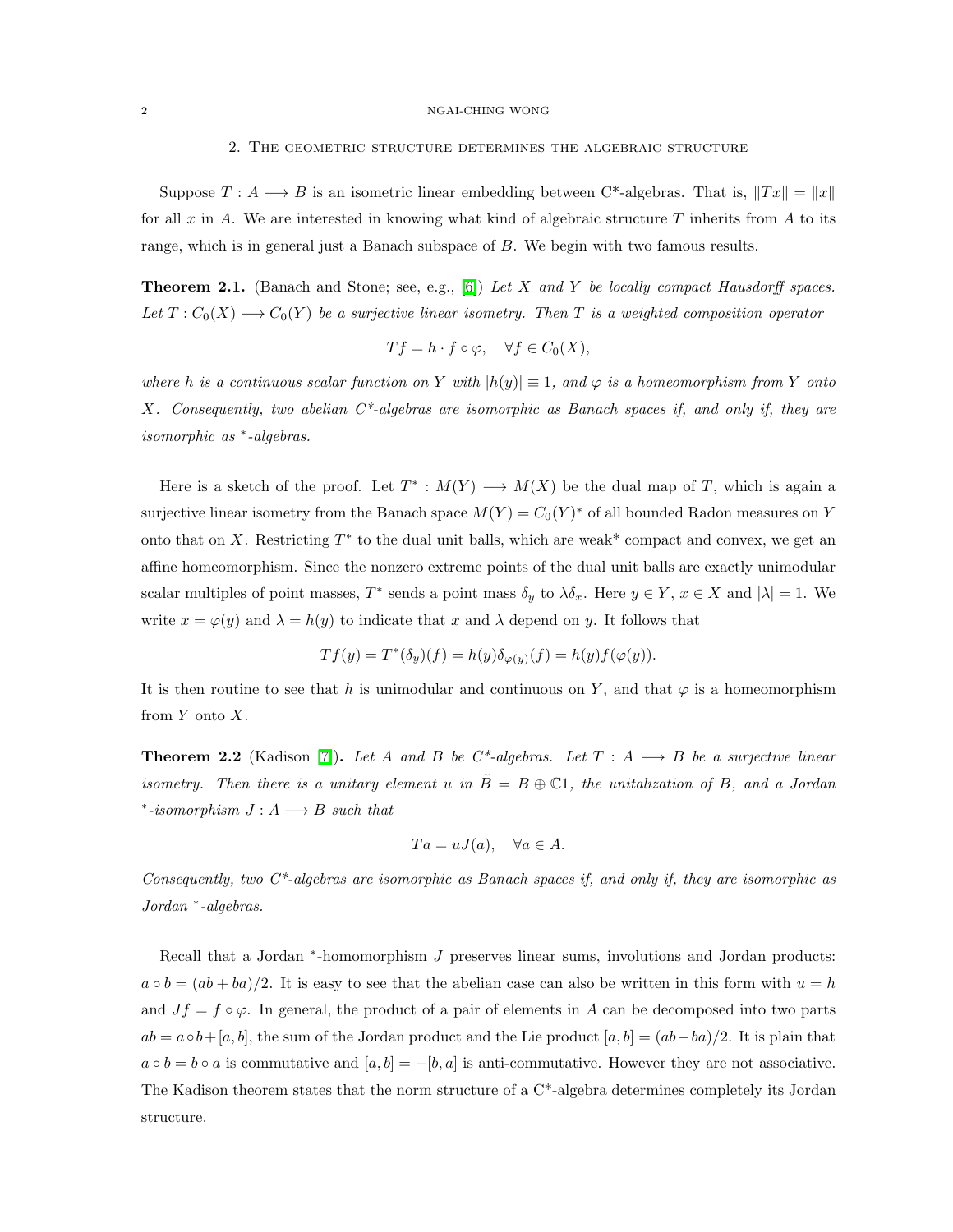It is interesting to note that Jordan products are determined by squares:

$$
a \circ b = \frac{(a+b)^2 - a^2 - b^2}{2}
$$
,  $\forall a, b \in A$ .

A similar algebraic structure exists in C\*-algebras, namely, the Jordan triple products:

$$
\{a, b, c\} = \frac{ab^*c + cb^*a}{2}.
$$

There is also a polar identity for triples:

$$
\{a, b, c\} = \frac{1}{8} \sum_{\alpha^2 = 1} \sum_{\beta^4 = 1} \alpha \beta \{a + \alpha b + \beta c\}^{(3)},
$$

Hence, a linear map  $T$  between  $C^*$ -algebras preserves triple products if and only if it preserves cubes  $a^{(3)} = \{a, a, a\} = aa^*a.$ 

Kaup [\[8\]](#page-5-2) generalizes Kadison theorem: a linear surjection between  $C^*$ -algebras  $T : A \longrightarrow B$  is an isometry if and only if it preserves triple products. A geometric proof of the Kadison Theorem is given by Dang, Friedman and Russo [\[3\]](#page-5-3). It goes first to note that a norm exposed face of the dual unit ball  $U_{B^*}$  is of the form  $F_u = \{ \varphi \in B^* : ||\varphi|| = \varphi(u) \leq 1 \}$  for a unique partial isometry u in  $B^{**}$ . For two  $\varphi, \psi$ in B<sup>∗</sup>, they are said to be orthogonal to each other if they have polar decompositions  $\varphi = u|\varphi|, \psi = v|\psi|$ such that  $u \perp v$ , i.e.,  $u^*v = uv^* = 0$ . This amounts to say that  $\|\varphi \pm \psi\| = \|\varphi\| + \|\psi\|$ . Two faces  $F_u, F_v$ are orthogonal if and only if  $u \perp v$ . Then they verify that the dual map  $T^*$  of the surjective linear isometry T maps faces to faces and preserves orthogonality. Consequently,  $T^{**} : A^{**} \longrightarrow B^{**}$  sends orthogonal partial isometries to orthogonal partial isometries. By the spectral theory, every element  $a$  in  $A \subset A^{**}$  can be approximated in norm by a finite linear sum of orthogonal partial isometries  $\sum_j \lambda_j u_j$ . Then its cube  $a^{(3)}$  can also be approximated by  $\sum_j \lambda_j^{(3)} u_j$ . It follows that  $T(a^{(3)})$  and  $(Ta)^{(3)}$  can both be approximated by  $\sum_j \lambda_j^{(3)} T^{**} u_j$ . Hence  $T(a^{(3)}) = (Ta)^{(3)}$ , and thus T preserves triple products by the polar identity.

We note that the above (geometric) proof of the Kadison theorem depends very much on the fact the range of the isometry is again a  $C^*$ -algebra. Extending the Holsztynski theorem [\[4,](#page-5-4) [6\]](#page-5-0), Chu and Wong [\[2\]](#page-5-5) studied non-surjective linear isometries between C\*-algebras.

**Theorem 2.3** (Chu and Wong [\[2\]](#page-5-5)). Let A and B be  $C^*$ -algebras and let T be a linear isometry from A into B. There is a largest closed projection p in  $B^{**}$  such that  $T(\cdot)p : A \longrightarrow B^{**}$  is a Jordan triple homomorphism and

$$
T(ab^*c+cb^*a)p = T(a)T(b)^*T(c)p + T(c)T(b)^*T(a)p, \quad \forall a, b, c \in A.
$$

When A is abelian, we have  $||T(a)p|| = ||a||$  for all a in A. In particular, T reduces locally to a Jordan triple isomorphism on the JB<sup>\*</sup>-triple generated by any a in A, also an abelian  $C^*$ -algebra, by a closed projection pa.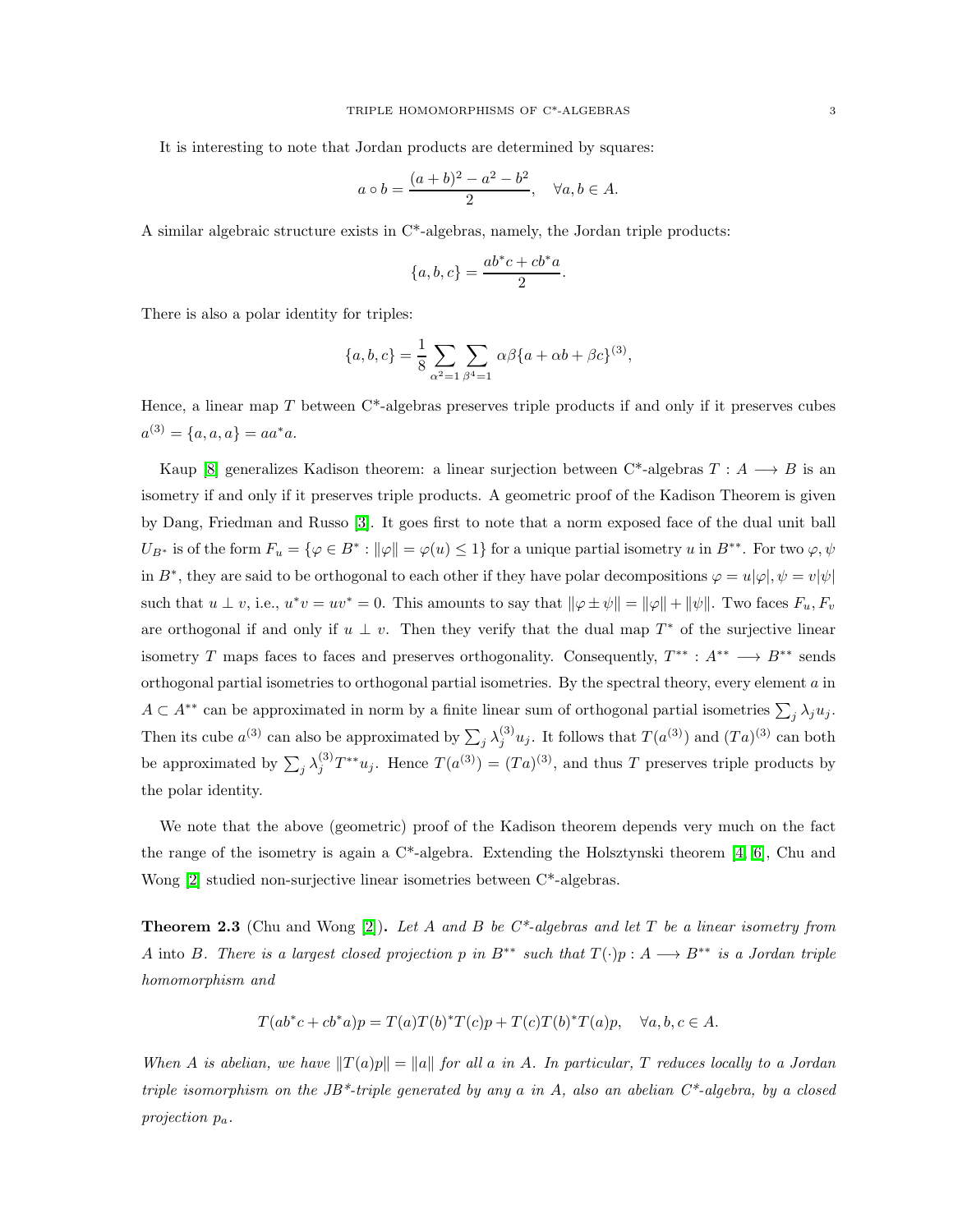#### 4 NGAI-CHING WONG

Besides the triple technique, the proof of the above theorem makes use of the concept of representing elements of a C\*-algebra as special sections of a continuous field of Hilbert spaces developed in [\[10\]](#page-5-6). It is still geometric.

## 3. Disjointness preserving operators are triple homomorphisms

In this section, we do not assume the operator  $T$  is isometric. Although the following statement might have been known to experts, we provide a new and short proof here as we do not find any in the literature.

**Theorem 3.1.** Let  $T : A \longrightarrow B$  be a bounded linear map between  $C^*$ -algebras. Then T is a triple homomorphism if and only if  $T^{**}$  sends partial isometries of  $A^{**}$  to partial isometries of  $B^{**}$ .

*Proof.* One direction is trivial. Suppose  $T^{**}$  sends partial isometries of  $A^{**}$  to partial isometries of  $B^{**}$ . Let  $u, v$  be two partial isometries in A. Observe that they are orthogonal to each other, namely,  $u^*v = uv^* = 0$ , if and only if they have orthogonal initial spaces and orthogonal range spaces. This amounts to saying that  $u + \lambda v$  is a partial isometry for all scalar  $\lambda$  with  $|\lambda| = 1$ . Consequently, T sends orthogonal partial isometries to orthogonal partial isometries. For every a in  $A \subset A^{**}$ , approximate a in norm by a finite linear sum  $\sum_n \lambda_n u_n$  of orthogonal partial isometries in  $A^{**}$ . Then its cube  $a^{(3)} = aa^*a$ can also be approximated in norm by  $\sum_n \lambda_n^{(3)} u_n$ . It follows that Ta and  $T(a^{(3)})$  can be approximated in norm by  $\sum_n \lambda_n T^{**} u_n$  and  $\sum_n \lambda_n^{(3)} T^{**} u_n$ , respectively. This gives  $T(a^{(3)}) = (Ta)^{(3)}$ ,  $\forall a \in A$ . By the polar identity, we see that T is a triple homomorphism.  $\square$ 

We say that a linear map  $T : A \longrightarrow B$  between C<sup>\*</sup>-algebras is *disjointness preserving* if

$$
a^*b = ab^* = 0
$$
 implies  $(Ta)^*(Tb) = (Ta)(Tb)^* = 0$ ,  $\forall a, b \in A$ .

Clearly,  $T$  is disjointness preserving if and only if it preserves disjointness of partial isometries. It is clear that every triple homomorphism preserves disjointness. Looking at the well-known result of Jarosz [\[5,](#page-5-7) [6\]](#page-5-0) in the abelian case, we see that not every disjointness preserving map is a triple homomorphism. Indeed, let  $T: C_0(X) \longrightarrow C_0(Y)$  be a bounded disjointness preserving linear map between abelian C\*-algebras. Then there is a closed subset  $Y_0$  of Y on which every Tf vanishes. On  $Y_1 = Y \ Y_0$  there is a bounded continuous function h and a continuous map  $\varphi$  from  $Y_1$  into X such that  $Tf_{|Y_1} = h \cdot f \circ \varphi$  for all f in  $C_0(X)$ . Hence, T is a triple homomorphism if and only if  $T^{**}1$  is a partial isometry in  $C_0(Y)^{**}$ . We end this note with a proof of this fact for the non-abelian case.

**Theorem 3.2.** Let  $T : A \longrightarrow B$  be a bounded linear map between  $C^*$ -algebras. Then  $T$  is a triple homomorphism if and only if T is disjointness preserving and  $T^{**}$  is a partial isometry in  $B^{**}$ .

Proof. We verify the sufficiency only. For simplicity of notations, denote again by T the bidual map of T from  $A^{**}$  into  $B^{**}$ .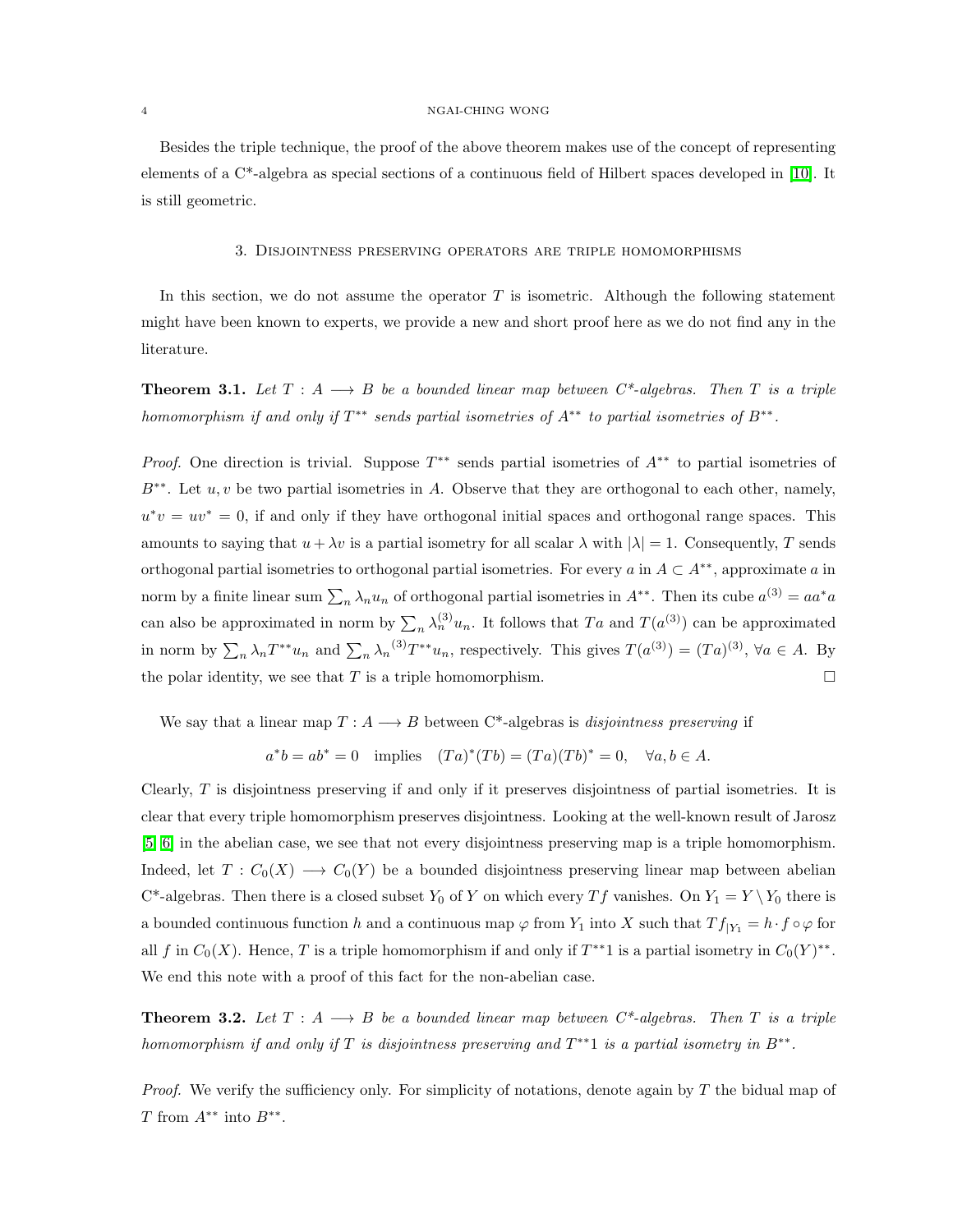Let a be a self-adjoint element of A. Identify the commutative  $C^*$ -subalgebra of A generated by 1 and a with  $C(X)$ , where  $X \subseteq [0, \|a\|]$  is the spectrum of a. Let  $0 = \alpha_0 < \alpha_1 < \cdots < \alpha_{n-1} < \alpha_n = \|a\| + 1$ such that  $X = \bigcup_k X_k$  is a partition of X with  $X_k = X \cap [\alpha_{k-1}, \alpha_k) \neq \emptyset$ , and pick an arbitrary point  $x_k$ from  $X_k$  for each  $k = 1, 2, \ldots, n$ . In particular,

$$
1 = \sum_{k} 1_{X_k},
$$

where  $1_{X_k}$  is the characteristic function of the set  $X_k$ . For  $1 \lt j \lt k$ , we can find two sequences  $\{f_m\}_m$ and  $\{g_m\}_m$  in  $C(X) \cap A$  such that  $f_m g_{m+p} = 0$  for  $m, p = 0, 1, \ldots, f_m \to 1_{X_j}$  and  $g_m \to 1_{X_k}$  pointwisely on  $X$ . By the weak<sup>\*</sup> continuity of  $T$ , we see that

$$
T(1_{X_k})T(f_m)^* = \lim_{p \to \infty} T(g_{m+p})T(f_m)^* = 0 \text{ for all } m = 1, 2, ...
$$

Thus

$$
T(1_{X_k})T(1_{X_j})^* = \lim_{m \to \infty} T(1_{X_k})T(f_m)^* = 0.
$$

Similarly, we have

 $T(1_{X_k})^*T(1_{X_j})=0.$ 

When  $j = 1$ , we note that  $1_{X_1}$  is an open projection in  $A^{**}$ . Hence there is an increasing net  $\{a_{\lambda}\}_{\lambda}$ in A converges to  $1_{X_1}$  weakly (see [\[9,](#page-5-8) Proposition 3.11.9], and also [\[1\]](#page-5-9)). Using an argument similar to above, we still get

$$
T(1_{X_k})T(1_{X_1})^* = T(1_{X_k})^*T(1_{X_1}) = 0.
$$

Consequently, for each  $j = 1, 2, \ldots, n$ , we have

$$
T(1)T(1_{X_j})^*T(1) = \sum_{m,n} T(1_{X_n})T(1_{X_j})^*T(1_{X_m}) = (T(1_{X_j}))^{(3)}.
$$

This gives

$$
\sum_{n} T(1_{X_n}) = T1 = (T1)^{(3)} = \sum_{n} (T(1_{X_n}))^{(3)}
$$

.

Multiplying the above identity on the left by  $T(1_{X_n})^*$  and  $((T(1_{X_n}))^{(3)})^*$  respectively, we see that

$$
(T(1_{X_n}) - ((T(1_{X_n}))^{(3)})^*(T(1_{X_n}) - ((T(1_{X_n}))^{(3)}) = 0.
$$

Hence  $T(1_{X_n})$  is a partial isometry for each n and orthogonal to the others. It follows that

$$
(T(f))^{(3)} = \lim \left(\sum_{n} f(x_n) T(1_{X_n})\right)^{(3)} = \lim \sum_{n} f(x_n)^{(3)} (T(1_{X_n}))^{(3)}
$$

$$
= \lim \sum_{n} f(x_n)^{(3)} T(1_{X_n}) = T(f^{(3)}),
$$

for all f in  $C(X)$ . By the polar identity, T preserves triple products in  $C(X)$ . Let  $p = T1^*T1$  and  $q = T1T1^*$  be the initial and range projections of the partial isometry T1, respectively. We have

$$
2Tf = 2T\{1, 1, f\} = qTf + Tfp, \quad \forall f \in C(X).
$$

It then follows that

$$
Tf = qTf = Tfp,
$$